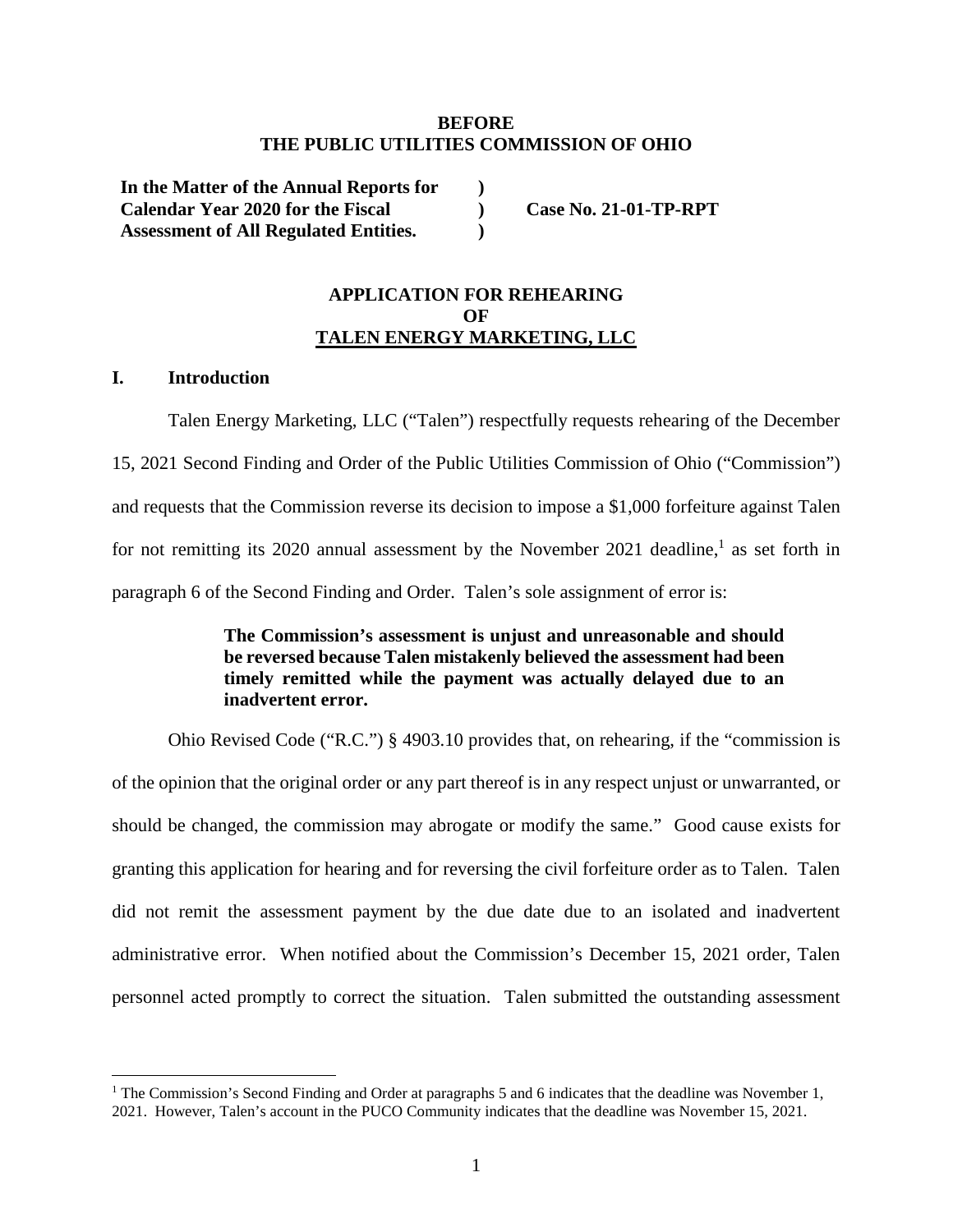payment in full and its PUCO Community account reflects that the payment has been received, which demonstrates its good faith intention to comply. Although the payment was briefly delayed, no harm has come from the delay in receiving Talen's assessment payment. Under the circumstances, the Commission should conclude that good cause exists to grant rehearing as requested, and the Commission should reverse the forfeiture against Talen. Additional details and information are set forth below.

#### **II. Background**

Talen is certified to provide competitive retail electric services in Ohio under certificate number 13-693E. The certificate was most recently renewed in 2021. *In the Matter of the Application of Talen Energy Marketing LLC for a Certificate of Public Convenience and Necessity*, Case No. 13-894-EL-CRS.

By Entry issued in January 2021 in this docket, the Commission directed all regulated service providers in Ohio to submit an annual report to the Commission for calendar year 2020 and to do so through the Commission's web-based system called the PUCO Community. *In the Matter of the Annual Reports for Calendar Year 2020 for the Fiscal Assessment of All Regulated Entities*, Case No. 21-01-TP-RPT, Entry at ¶ 6 (January 27, 2021). The Commission uses the annual reports to calculate the annual assessment per R.C. §§ 4905.10 and 4905.14.

Talen personnel timely prepared and submitted the annual report for calendar year 2020. Several months later, the Commission sent an invoice to Talen and the assessment payment was due in November 2021. On December 15, 2021, the Commission (a) identified those regulated entities that did not remit their assessment payment by the November 2021 deadline; (b) assessed a \$1,000 civil forfeiture against those entities, but delayed the effectiveness to allow for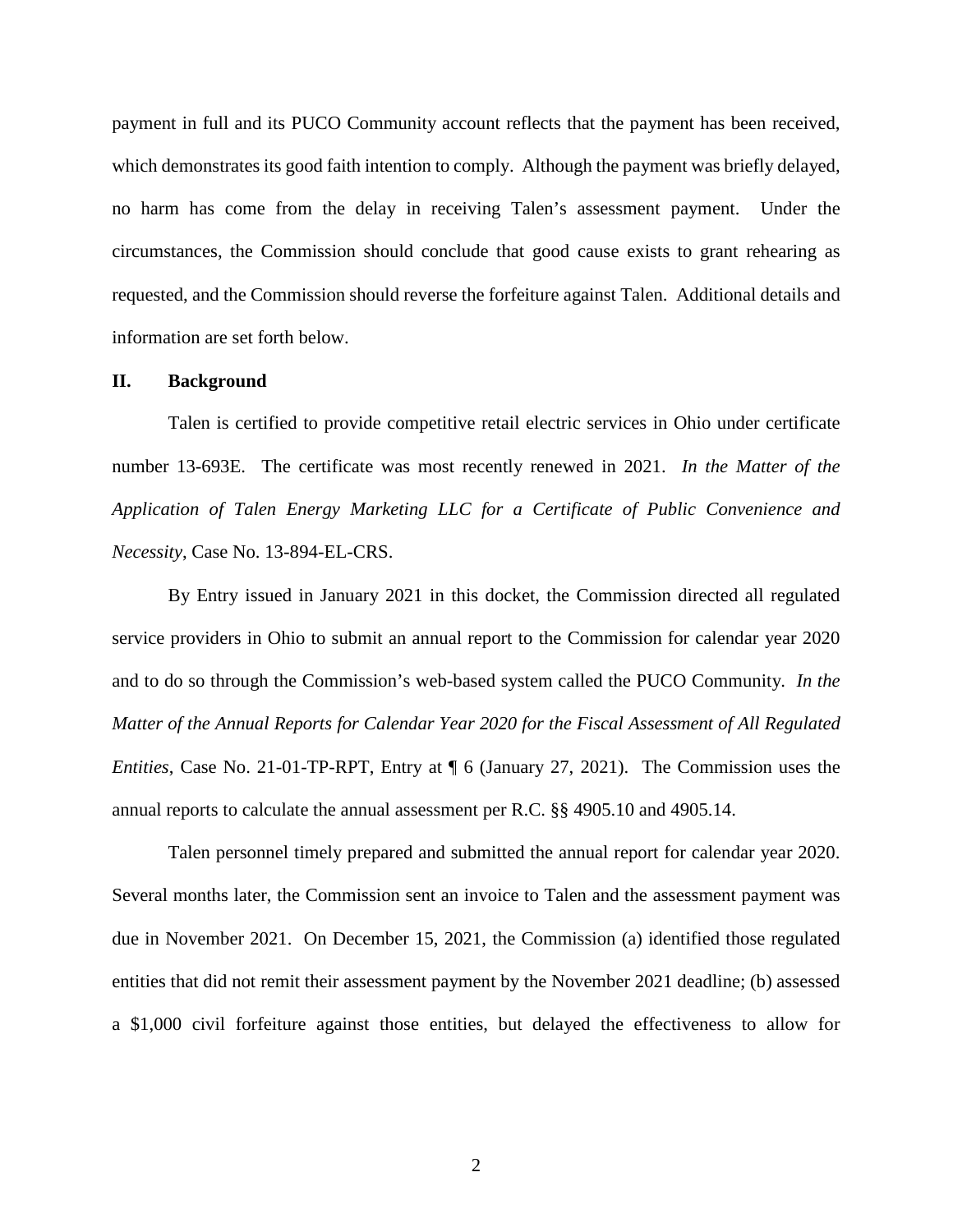applications for rehearing; and (c) ordered those entities to pay their outstanding assessment by January 14, 2022. *Id*., Second Finding and Order at ¶¶ 6-8 (December 15, 2021).

#### **III. Argument**

Talen has paid its assessment payments to the Commission in full. Talen, however, inadvertently did not remit the 2020 assessment payment to the Commission by the November 2021 due date because of an internal communication error. It did not intentionally fail to remit the assessment payment. Under the circumstances, the inadvertent and unintentional error establishes good cause for the Commission to reverse on rehearing its ruling assessing a forfeiture against Talen.

### **A. Talen mistakenly believed its personnel were timely remitting the assessment payment to the Commission.**

Talen received the invoice from the Commission, and its personnel discussed making the payment. Different personnel thought the other was handling the payment and, as a result, it was inadvertently not sent to the Commission by the November 2021 deadline. Talen believed that its payment had been remitted, without realizing it actually had not. Talen did not realize that the payment had not been remitted until after the Commission's Second Finding and Order was issued on December 15, 2021.

#### **B. Talen intended to comply with the Commission's assessment requirements.**

Talen's discussions about timely making the payment illustrate that it intended to comply with the Commission's requirement. In addition, Talen worked promptly when it learned that the 2020 assessment payment was outstanding. Talen sent the payment in December 2021 to the Commission and its payment has been received in advance of the Commission's new deadline of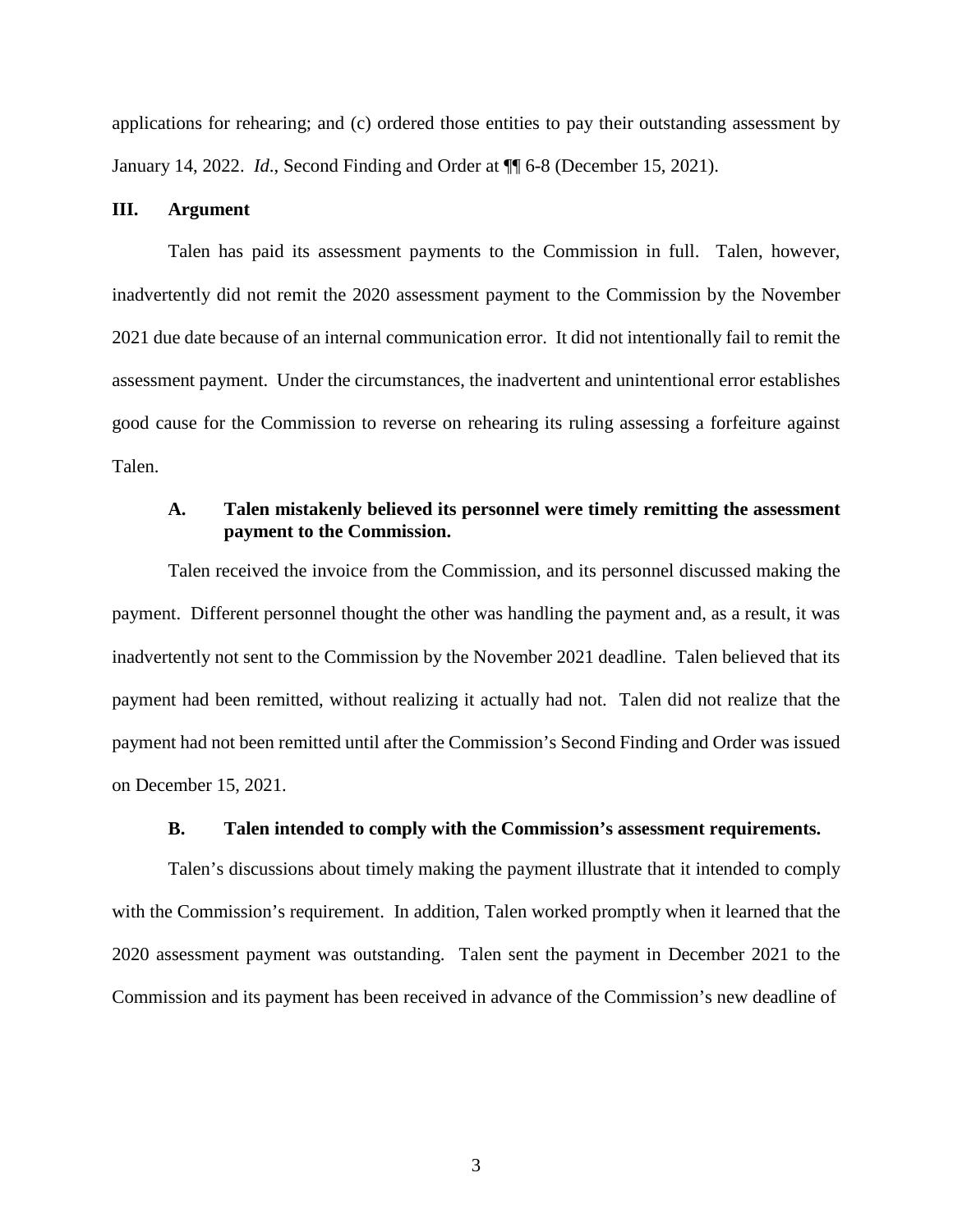January 14, 2022. Talen's PUCO Community account verifies that the assessment payment has been made:

| <b>hio</b> | <b>Public Utilities</b><br>Commission                                                                                                                                                                                                                                                                                                                                                                                                         |                                       |                 |                     |                               |                                      |                     |                          |                    |
|------------|-----------------------------------------------------------------------------------------------------------------------------------------------------------------------------------------------------------------------------------------------------------------------------------------------------------------------------------------------------------------------------------------------------------------------------------------------|---------------------------------------|-----------------|---------------------|-------------------------------|--------------------------------------|---------------------|--------------------------|--------------------|
|            |                                                                                                                                                                                                                                                                                                                                                                                                                                               | <b>HOME</b><br><b>NOTICES</b>         | <b>INVOICES</b> | <b>CERTIFICATES</b> | <b>MANDATORY REPORTS</b>      | <b>CONTACTS</b>                      | APPLICATIONS $\vee$ | <b>HELP</b>              |                    |
|            | Open invoice items<br>Select one or more invoices to pay, choose your payment method and click on the "Pay Selected Invoices" button. To view details of an invoice, click on the invoice number.<br>Questions regarding invoices? Please contact the Finance department at (614) 644-7787 or PUCOFiscalSupport@puco.ohio.gov<br>Note: Only one payment type can be used per transaction and partial payments of an invoice are not accepted. |                                       |                 |                     |                               |                                      |                     |                          |                    |
|            |                                                                                                                                                                                                                                                                                                                                                                                                                                               | n<br><b>Account Name</b><br>Invoice # |                 |                     |                               | Civil Forfeiture Case Number<br>Type |                     | Due Date                 | <b>Balance Due</b> |
|            |                                                                                                                                                                                                                                                                                                                                                                                                                                               |                                       |                 |                     | Payment Method<br>Credit Card | Pay Selected Invoices                | v                   |                          |                    |
|            | <b>Invoice history</b><br>To view the details of an invoice, click on the invoice number.                                                                                                                                                                                                                                                                                                                                                     |                                       |                 |                     |                               |                                      |                     |                          |                    |
|            |                                                                                                                                                                                                                                                                                                                                                                                                                                               | <b>Account Name</b>                   |                 |                     | Invoice #                     | Status                               | Due Date            | <b>Payments Received</b> |                    |
|            |                                                                                                                                                                                                                                                                                                                                                                                                                                               | Talen Energy Marketing LLC            |                 |                     | 21-00057908                   | Closed - Paid                        | 6/15/2021           | \$950.95                 |                    |
|            |                                                                                                                                                                                                                                                                                                                                                                                                                                               | <b>Talen Energy Marketing LLC</b>     |                 |                     | 21-00072088                   | Closed - Paid                        | 11/15/2021          | \$11,925.57              |                    |

Talen's actions demonstrate both its original desire to make the payment and to fix the error promptly. Talen intended to comply in good faith with the Commission's assessment requirements.

### **C. The brief delay in receiving the assessment payment caused no harm.**

There was no harm caused by the slight delay in receiving the assessment payment from Talen. The assessment payment was delayed only by a few weeks (during which the Commission offices were closed and several holidays took place). Under these circumstances, the delay in receiving Talen's payment would cause zero harm or at most be *de minimus*.

#### **D. Commission precedent supports a reversal of the forfeiture orders.**

The Commission has reversed forfeiture rulings when there had been a good faith intent to comply but it did not happen timely. For example, the Commission reversed itself and concluded no forfeiture should be assessed against several companies for failing to submit their Annual Reports timely. *In the Matter of the Annual Reports for Calendar Year 2018 for the Fiscal*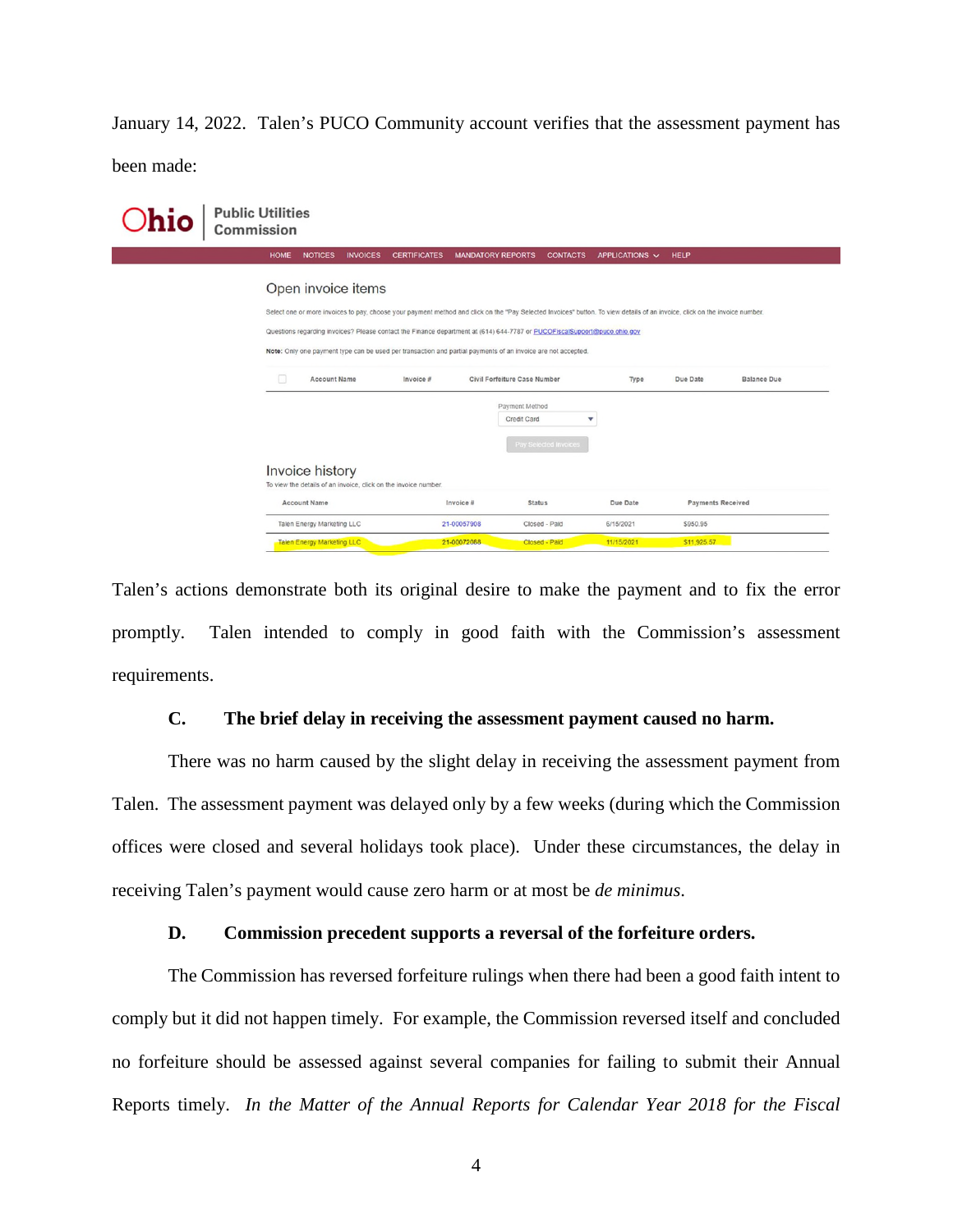*Assessment of All Regulated Entities*, Case No. 19-01-AU-RPT, Entry on Rehearing (October 9, 2019). In *Annual Reports*, the Commission assessed a forfeiture against New Wave Energy Corporation ("New Wave") for its failure to submit its 2018 electric annual report. New Wave's personnel mistakenly believed that both its electric and natural gas annual reports had been submitted timely, but discovered after the deadline that one report had not been submitted by the deadline. *Id*. at ¶¶ 7. New Wave promptly submitted the missing annual report and the Commission waived the forfeiture. *Id*. at ¶¶ 11, 14. In a second example, the Commission reversed a forfeiture ruling against Unity Electric Discount LLC ("Unity"), who had mistakenly failed to press the "submit" button in the PUCO Community, but submitted its missing annual report after a forfeiture order was issued. *Id*. at ¶¶ 5, 14.

*In the Matter of the Annual Reports for Calendar Year 2019 for the Fiscal Assessment of All Regulated Entities*, Case Nos. 20-01-AU-RPT et al., Entry on Rehearing (October 21, 2020), the Commission lifted a forfeiture against Ohio MSA LLC ("MSA") when the notice of the annual report requirements was sent to personnel no longer employed by the company because the contact records had not been updated. The personnel remaining with the company were delayed in remitting the required reports, which occurred after the due date. *Id.* at Entry on Rehearing at ¶¶ 15, 16.

These situations involved inadvertent personnel mistakes and are similar to Talen's situation involving its delayed assessment payment. The Commission should follow its precedent and, as it did for New Wave, Unity and MSA, should reverse the forfeiture ruling against Talen.

#### **IV. Conclusion**

As noted above, Talen believed that its personnel was remitting the assessment payment on time and did not intentionally fail to submit the payment. When the outstanding status of the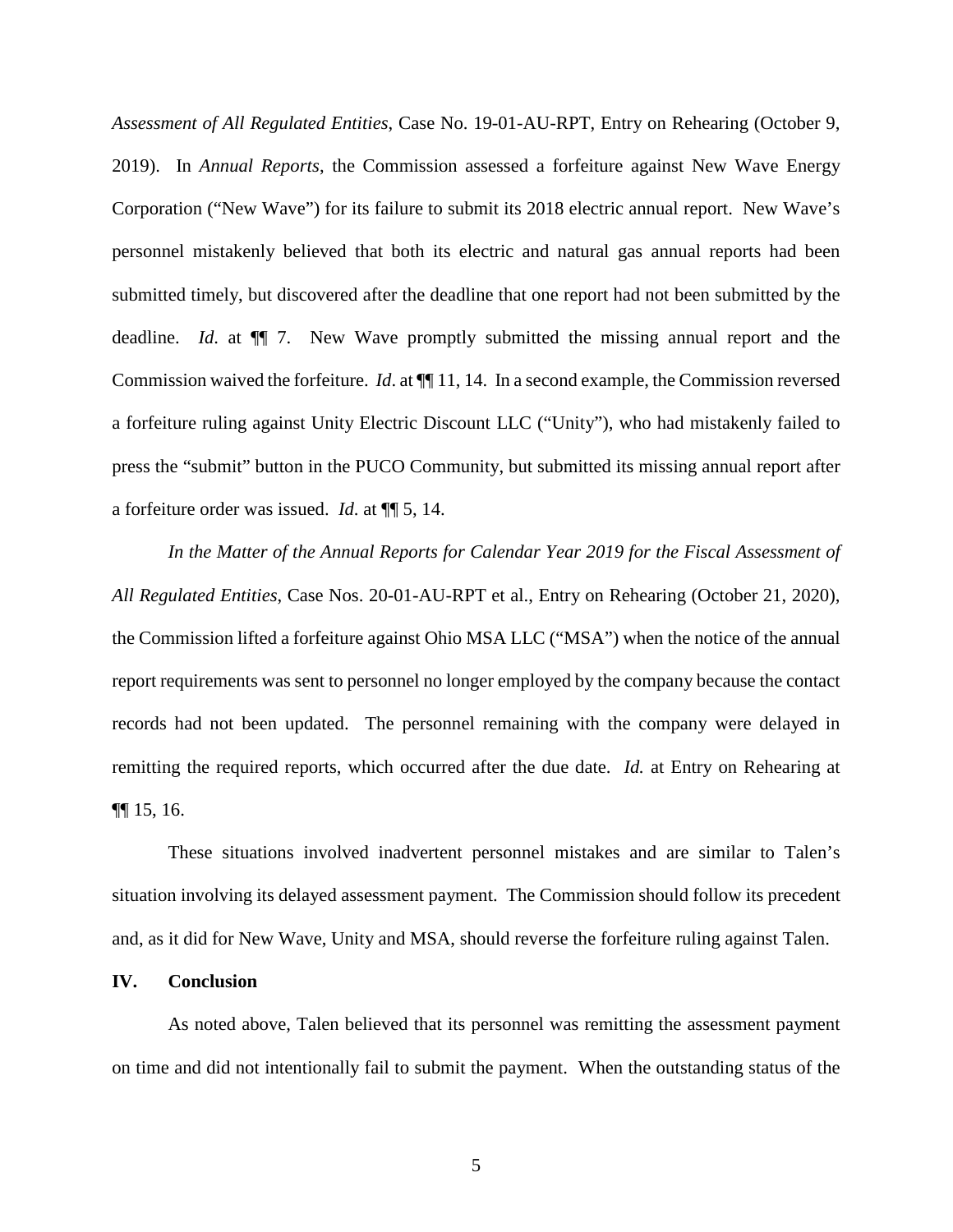payment was discovered, Talen worked quickly to pay the assessment and there was no harm caused by the brief delay. A reversal of the forfeiture ruling is warranted given this inadvertent mistake. Recent Commission precedent also supports the lifting of the forfeiture in similar circumstances. For all of these reasons, good cause exists to reverse the forfeiture ruling against Talen.

Respectfully Submitted,

 /s/ Gretchen L. Petrucci Gretchen L. Petrucci (0046608) Vorys, Sater, Seymour and Pease LLP 52 E. Gay Street Columbus, OH 43215 Telephone 614-464-5407 Facsimile 614-719-4793 glpetrucci@vorys.com (Willing to accept service via e-mail)

*Counsel for Talen Energy Marketing, LLC*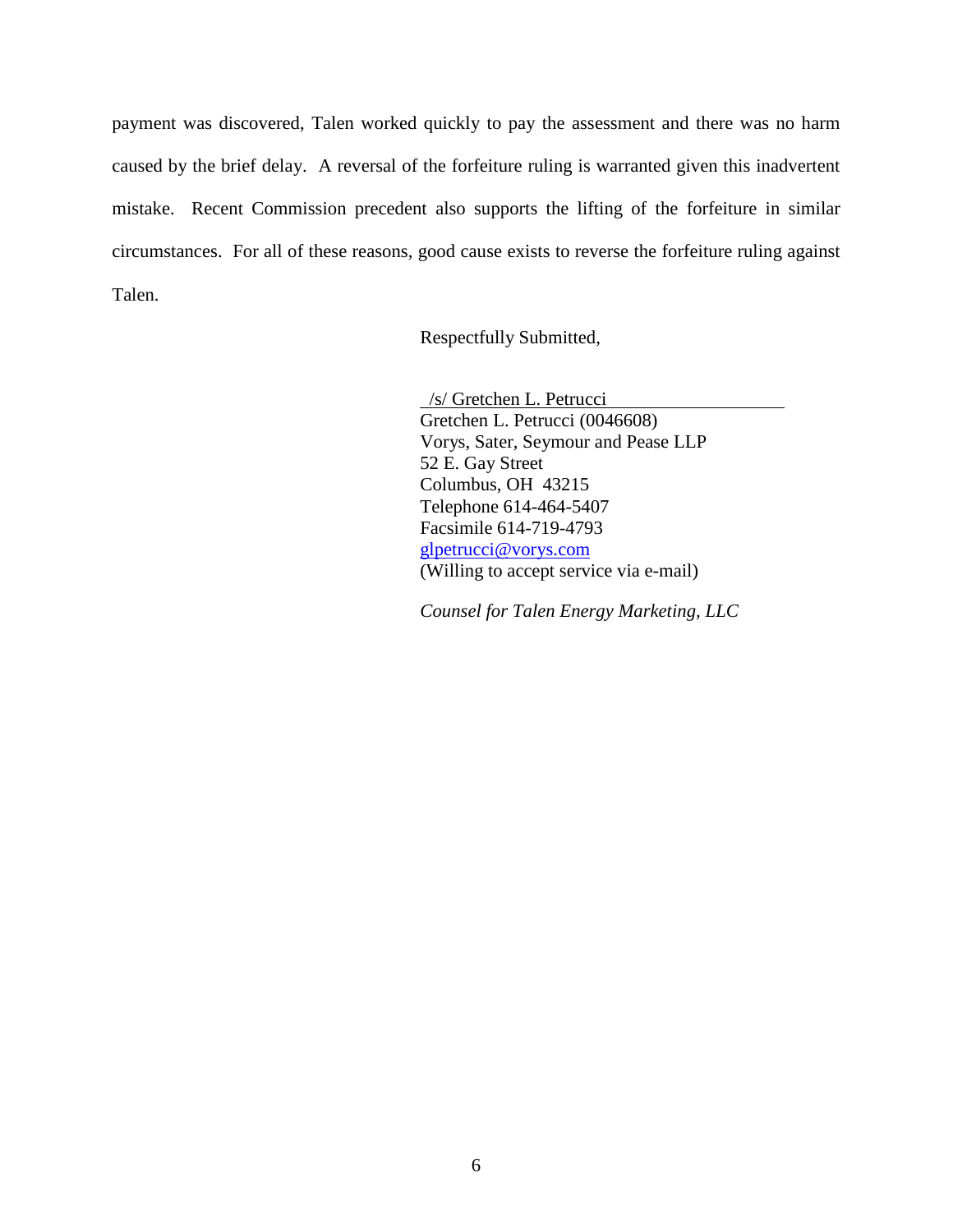#### **CERTIFICATE OF SERVICE**

The Public Utilities Commission of Ohio's e-filing system will electronically serve notice of the filing of this document on the parties referenced on the service list of the docket card who have electronically subscribed to the case. In addition, the undersigned certifies that a courtesy copy of the foregoing document is also being served (via electronic mail) on the 12th day of January 2022 upon all persons/entities listed below:

John Jones Section Chief/Assistant Attorney General 30 East Broad Street, 26<sup>th</sup> Floor Columbus, Ohio 43215 john.jones.@ohioago.gov Counsel for Staff of the Public Utilities Commission of Ohio

> /s/ Gretchen L. Petrucci Gretchen L. Petrucci